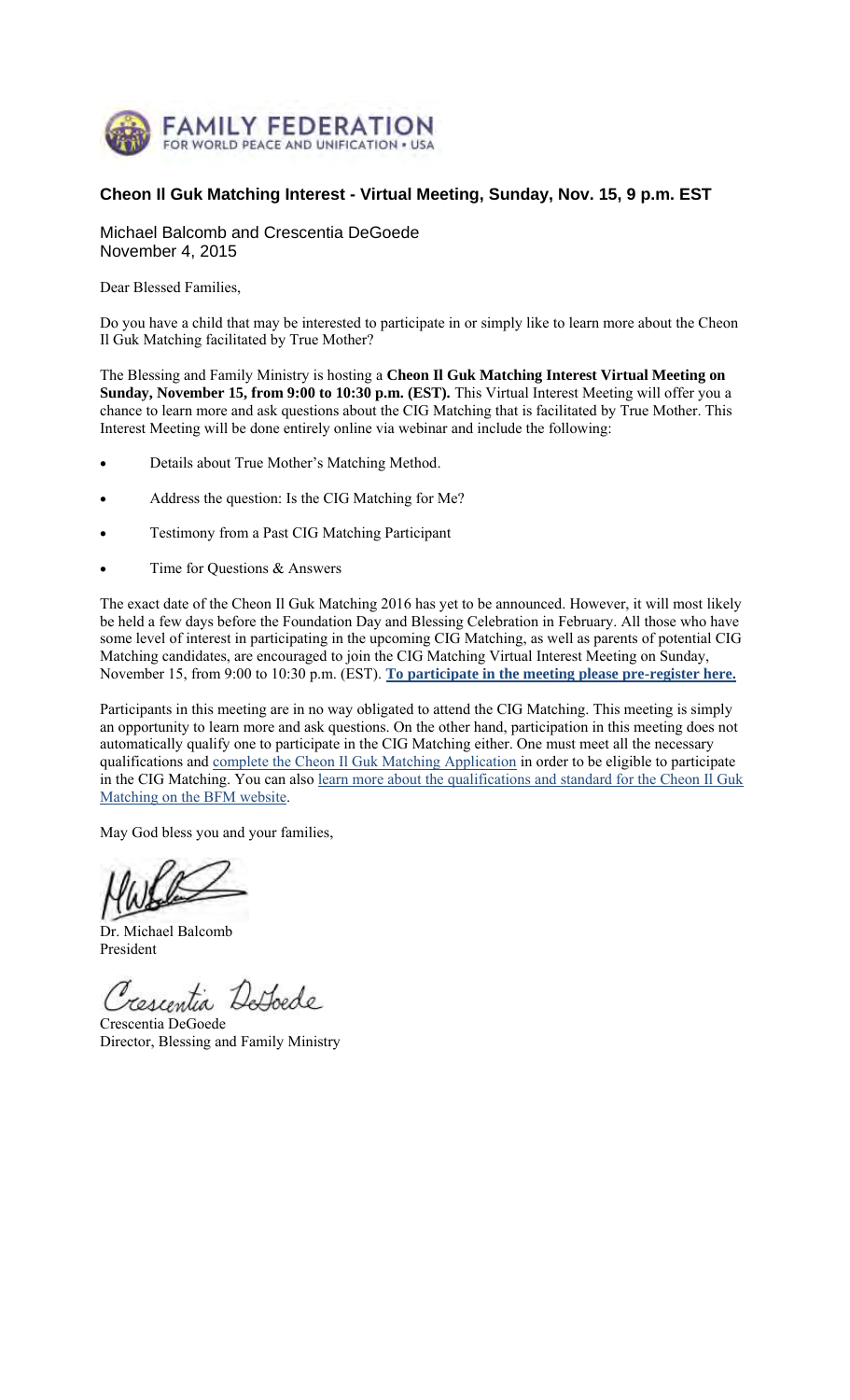# CIG Matching Interest Meeting

Sun, Nov 15, 2015 7:00 PM - 8:30 PM MST

Show in My Time Zone

\*Required field

First Name\*

Last Name\*

Email Address\*

Country\*

Choose One...

Webinar organizers are prohibited from soliciting confidential personal information (credit card information, social security numbers, etc.) in the registration form. This questionnaire is not intended to handle sensitive data.

Which best describes you?\*

Choose One...

Questions & Comments

By clicking this button, you submit your information to the webinar organizer, who will use it to communicate with you regarding this event and their other services.

Register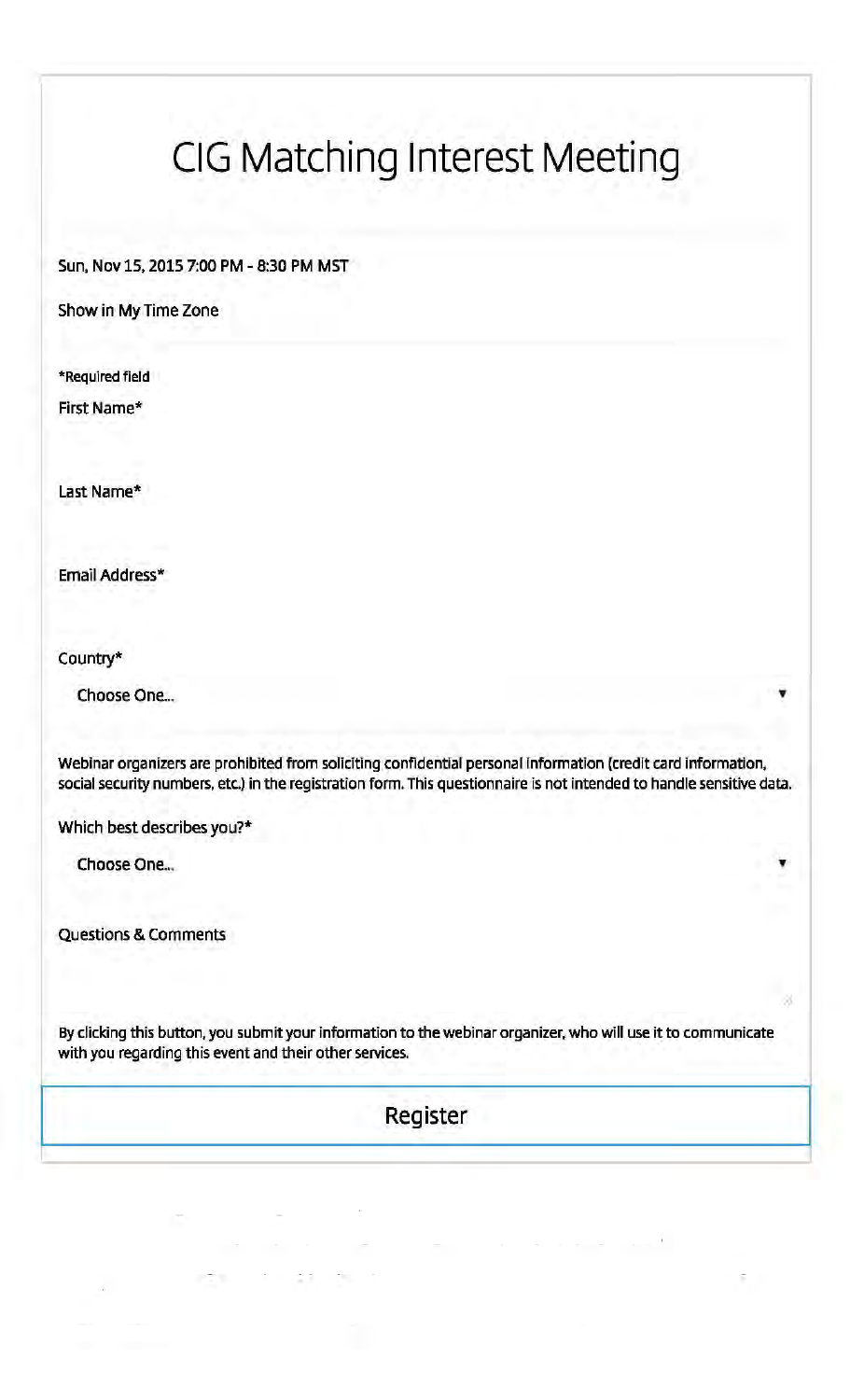#### **Cheon Il Guk Matching**



#### **What is the Cheon Il Guk Matching?**

Before ascending to the spirit world, True Father established the ongoing tradition of the Cheon Il Guk Matching as a method for young adults who grew up in the Unification faith to find and connect to a prospective Matching partner. During the Matching Ceremony, participants are responsible for finding and connecting to their spouse with the guidance of their Original Mind and the support of True Mother.

#### **Purpose of the Cheon Il Guk Matching**

From 2001 – 2012 True Parents worked to establish conditions to recreate the original standard of love and innocence prior to the human fall, a realm of absolute goodness under God's dominion. Father prepared the foundation to launch an era of Heavenly authority on Foundation Day. The matching and Blessing of the purest young people under True Parents' authority is one such condition, recreating the original standard of the Blessing. Father has referred to these couples as a "textbook" for the ideals of the Blessing.

### **Matching Method for the Cheon Il Guk Matching**

In October, 2010 and again in March, 2012, Father and Mother presided over CIG matching ceremonies, but rather than recommend partners themselves, True Parents empowered and guided the candidates to identify their own future spouse. Father educated the participants on sensing and following their original minds, how to approach a prospective partner, and guided them throughout the process. He told participants that the process should happen naturally, and encouraged that if they felt uncomfortable, unclear or forced, they should feel free to withdraw and not participate. He also introduced a simple method of suggesting balanced or opposite characters, by having participants clasp their hands together and identifying whether their left or right thumb was naturally dominant.

True Mother has been presiding over the Cheon Il Guk Matching ceremonies since February 2013. She does not make any matches herself, but rather provides encouragement and support to candidates to prayerfully select their own partner from those who are gathered.